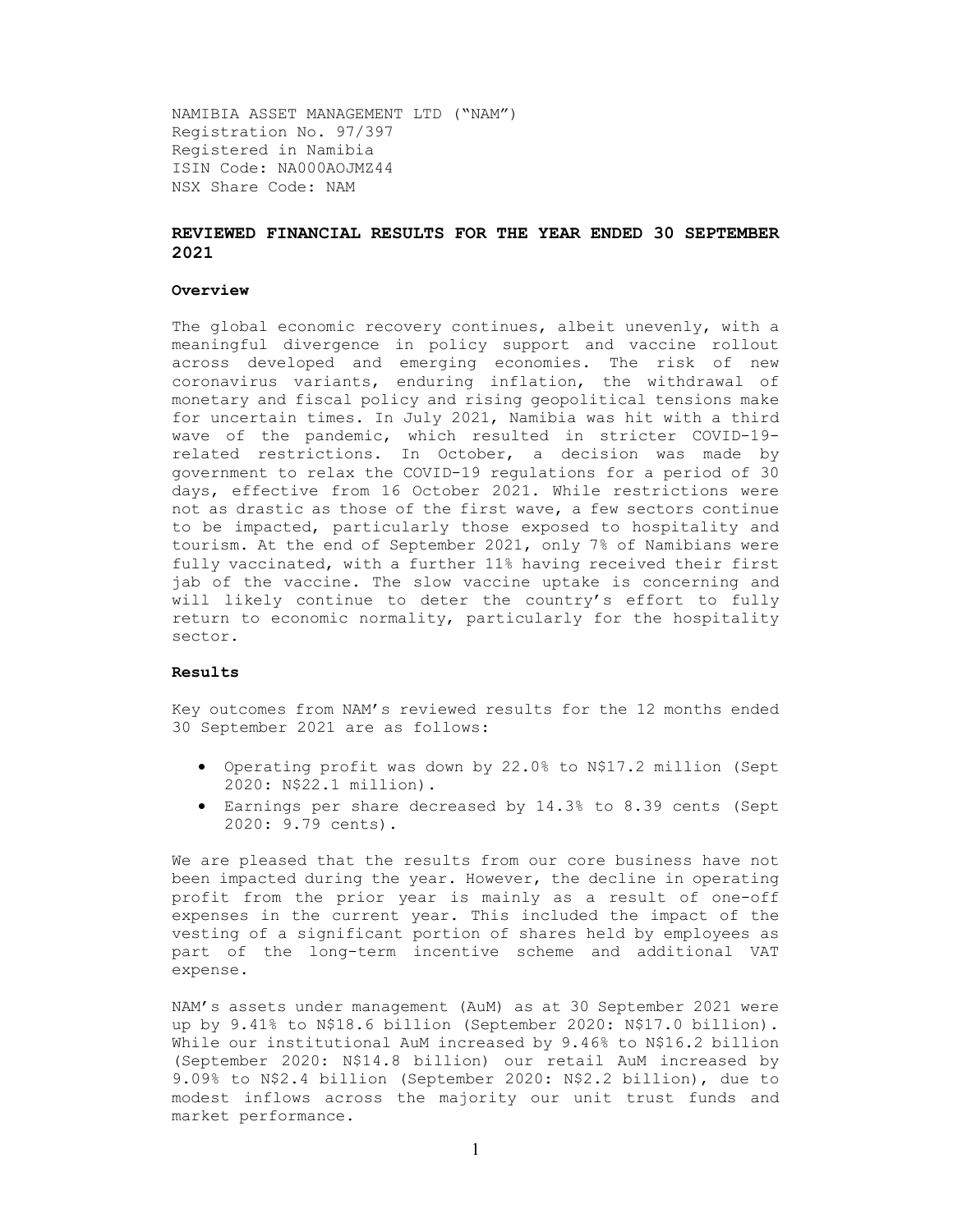### Business update and corporate citizenship

NAM is one of the largest asset management companies in Namibia and has been in operation for 25 years. During this time, we have developed a portfolio of competitive and diversified investment products, meeting the needs of both retail and institutional clients.

Despite the numerous challenges brought about by the COVID-19 pandemic and the associated regulations, NAM has remained fully operational. During the reporting period, our employees worked mostly from home and we equipped them with the resources necessary to ensure that we continued to offer our clients and stakeholders the world-class service they have come to expect from the NAM team.

As part of our corporate social investment programme, our bursary scheme supported eleven students at various tertiary institutions, with financial support amounting to over N\$480,000. This brought our total commitment to the bursary scheme to N\$3.3 million since its inception eight years ago.

In addition to the provision of bursaries, NAM donated mattresses to the value of N\$50,000 to IK Tjimuhiva Combined School in the Omusati region. The donated mattresses will ease the dire need for bedding in the hostel where children have been sleeping on the floor due to lack of hostel equipment.

### Governance

The Financial Institutions and Markets Act (FIMA) is expected to bring about various changes to our regulatory environment and the governance of financial services enterprises such as NAM. We are working hard to ensure that NAM achieves compliance with the FIMA. Our involvement in the work of the Namibia Savings and Investment Association regarding industry engagements with the Namibia Financial Institutions Supervisory Authority will be prioritised to ensure that the implementation of the FIMA will cause minimal disruption to the financial markets and the competitiveness of industry players.

The year under review was marked by the appointment of our CEO, Tarah Shaanika at the end of 2020. Tarah served as a nonexecutive director on the NAM board since 2015 and has an indepth understanding of the Group. We also appointed Bullé Uisso, a Chartered Accountant, as CFO and company secretary. Bullé brings a wealth of knowledge and experience in financial management, having worked at one of the leading auditing firms and a local bank. We look forward to their contribution to the company in the foreseeable future.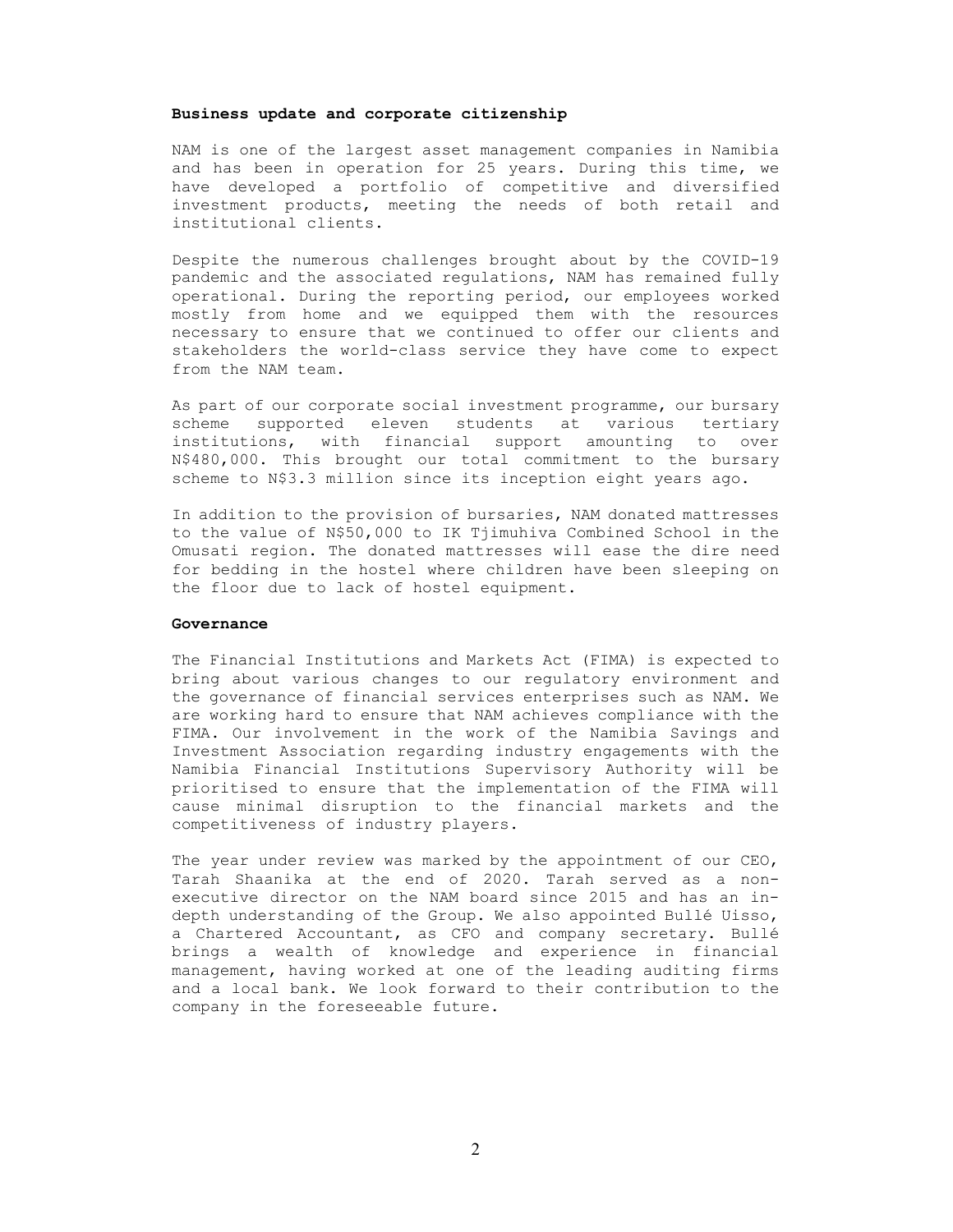#### Dividend

The Board resolved to declare an ordinary dividend of 7 cents per share (2020: 7 cents per share).

The salient dates are as follows:

| Last day to trade: | 26 November 2021 |  |
|--------------------|------------------|--|
| Ex-dividend:       | 29 November 2021 |  |
| Record date:       | 03 December 2021 |  |
| Payment date:      | 13 December 2021 |  |

### Prospects

NAM remains committed to putting our clients first and remains focused on delivering strong investment returns over the long term. We are aware of uncertainties resulting from the ongoing COVID-19 pandemic and the shocks that it may still bring to economies around the world. However, our investment team will apply our proprietary research, active management and long-term investment philosophy to position our clients' portfolios to absorb any possible negative impact on market performances and take advantage of opportunities that may arise.

Our focus on integrating environmental, social and governance factors in our activities remains one of our top priorities and we continue to enhance our understanding of the implementation of these factors.

Overall, we are confident that with our excellent track record of managing resources prudently and our robust investment approach, NAM will continue to deliver value for all stakeholders.

#### External audit review

The external auditors, EY Namibia, have reviewed the condensed consolidated statement of the financial position of the Namibia Asset Management Limited Group as at 30 September 2021, and the related condensed consolidated statement of comprehensive income, changes in equity and cash flows for the year then ended, and other explanatory notes. The review has been conducted in accordance with the International Standard on Review Engagements 2410. Copies of the unqualified report of EY Namibia are available for inspection at the registered office of the company.

12 November 2021

**T SHAANIKA** 

CHAIRMAN CHIEF EXECUTIVE OFFICER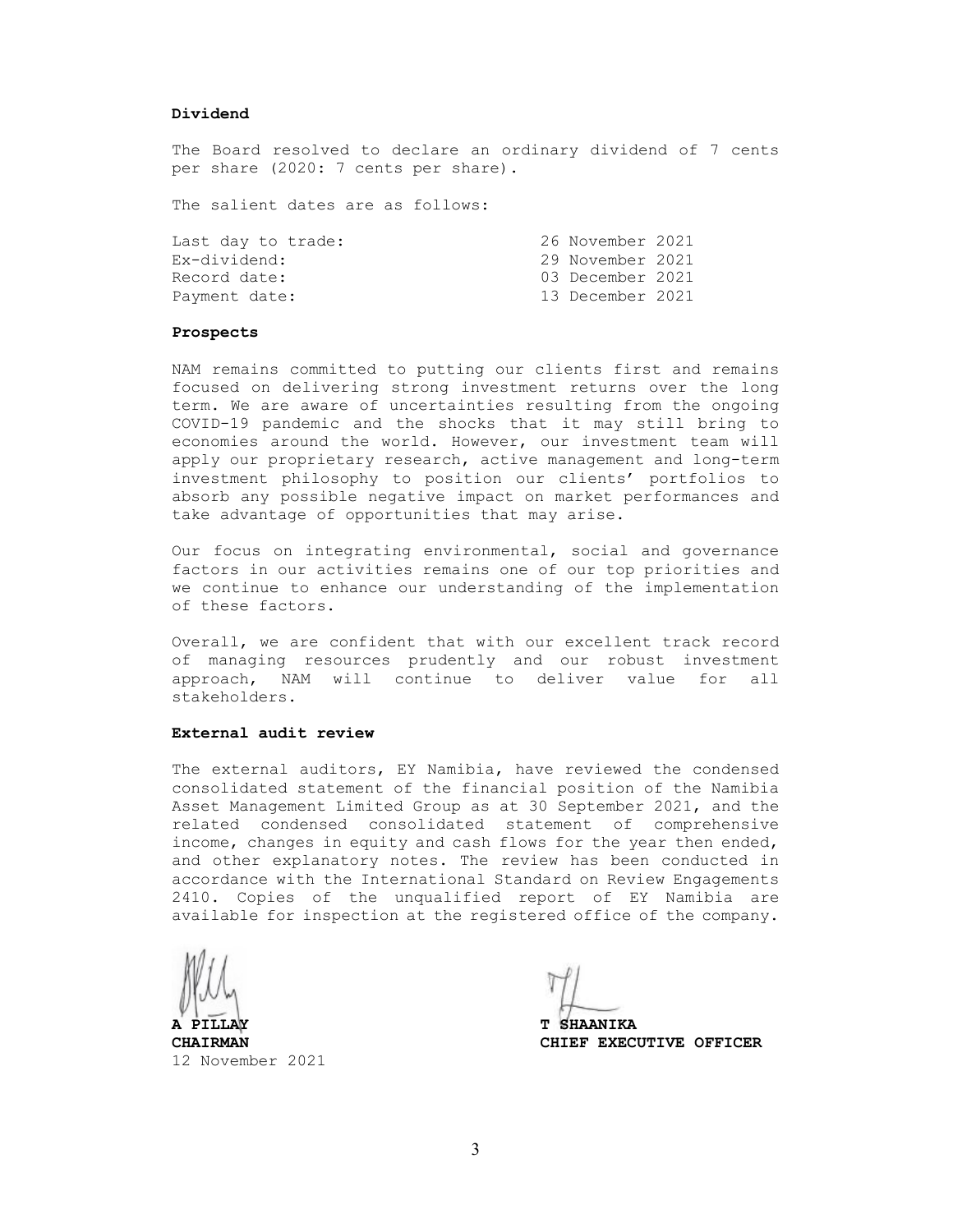### BOARD OF DIRECTORS

A PILLAY\* (Chairman) T SHAANIKA (Chief Executive Officer) B UISSO (Chief Financial Officer) R G YOUNG\* B ROSSOUW S WALTERS E ANGULA A RHODA\* (\* SOUTH AFRICAN)

### COMPANY SECRETARY

B UISSO

## REGISTERED OFFICE

1st Floor, Millennium House,Corner of Robert Mugabe Avenue and DR AB May Street, Windhoek P.O. Box 23329, Windhoek, Namibia

# AUDITORS

Ernst & Young Namibia Registered Accountants and Auditors Chartered Accountants (Namibia) Cnr Otto Nitzsche and Maritz Streets P.O Box 1857 Windhoek, Namibia

## SPONSOR

IJG Securities (Pty) Ltd Member of the NSX 4th Floor, 1@Steps, c/o Grove and Chasie Streets, Windhoek Windhoek, Namibia

### TRANSFER SECRETARIES

Transfer Secretaries (Pty) Ltd 4 Robert Mugabe Avenue P.O. Box 2401 Windhoek, Namibia

Release date: 12 November 2021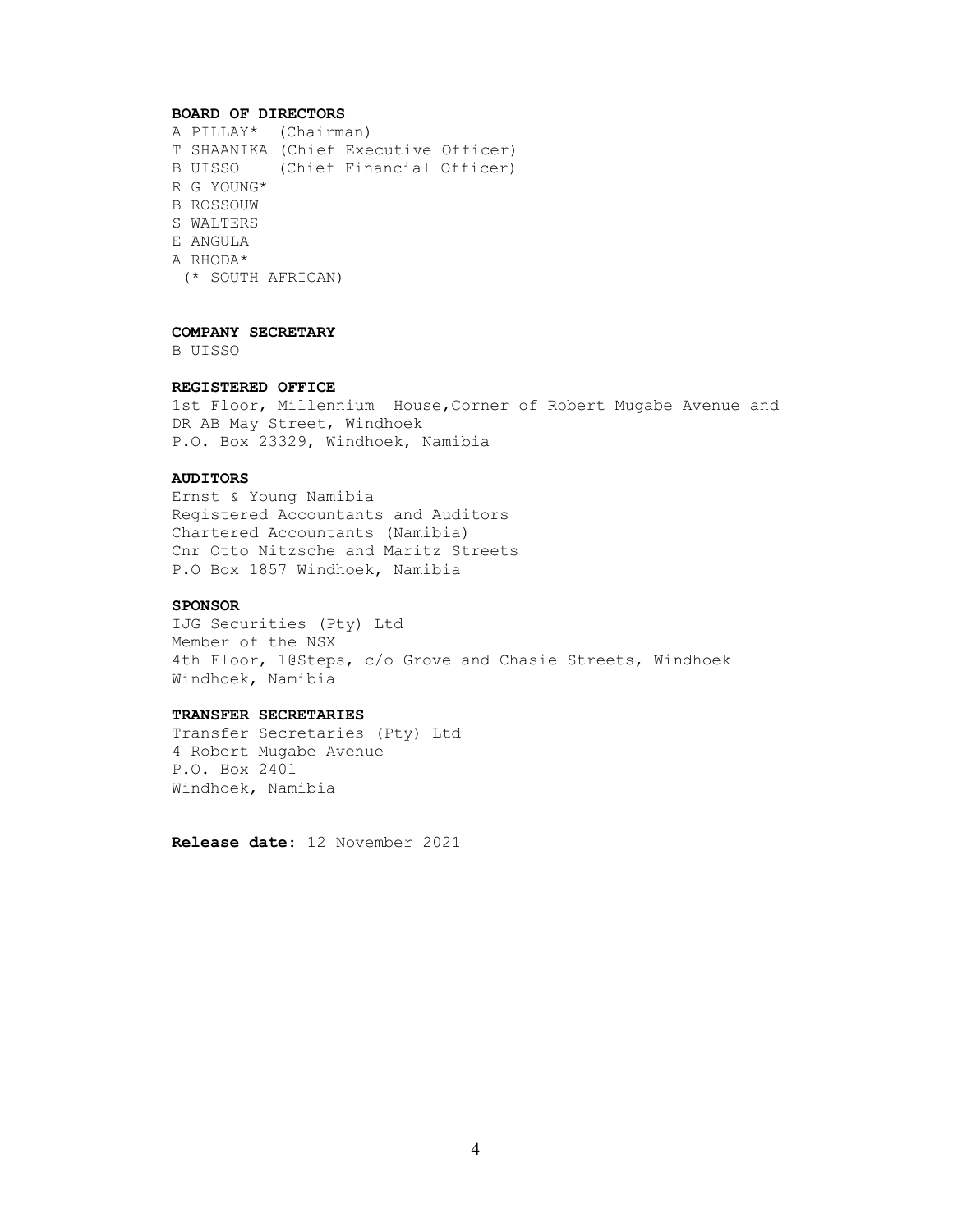REVIEWED CONDENSED GROUP ANNUAL FINANCIAL RESULTS FOR THE YEAR ENDED 30 SEPTEMBER 2021

# CONDENSED GROUP STATEMENT OF COMPREHENSIVE INCOME

|                                                 | Reviewed         | Audited      | $\frac{6}{2}$ |
|-------------------------------------------------|------------------|--------------|---------------|
|                                                 | 30 Sept 2021     | 30 Sept 2020 | Change        |
|                                                 | N\$              | N\$          |               |
| Revenue (note 5)                                | 90 945 695       | 99 721 719   | (8.8)         |
| Other income                                    | 1 803 127        | 1 217 528    | 48.1%         |
| Operating expenditure                           | $(75\ 518\ 305)$ | (78852257)   | $(4.2$ $)$    |
|                                                 |                  |              |               |
| Operating profit                                | 17 230 517       | 22 086 990   | (22.0)        |
| Finance income                                  | 1 129 864        | 1 561 157    | (27.6)        |
| Finance costs                                   | (295 511)        | (516 576)    | (42.8)        |
|                                                 |                  |              |               |
| Profit before tax                               | 18 064 870       | 23 131 571   | (21.9)        |
| Taxation                                        | (5 007 224)      | (7903906)    | (36.6)        |
| Profit attributable to ordinary<br>shareholders | 13 057 646       | 15 227 665   | (14.3)        |
| $A + b$                                         |                  |              |               |

#### Other comprehensive income

# Items which will not be reclassified subsequently to profit or loss

| Net change in fair value of financial | 671 614 | 165 425 | 306.0% |
|---------------------------------------|---------|---------|--------|
| assets designated at FVOCI (not       |         |         |        |
| subject to income tax)                |         |         |        |
|                                       |         |         |        |

| Other comprehensive income for the<br>year         | 671 614      | 165 425      | 306.0%           |
|----------------------------------------------------|--------------|--------------|------------------|
| Total comprehensive income for the<br>year         | 13 729 260   | 15 393 090   | (10.8)           |
| EARNINGS PER SHARE (cents)<br>- Basic<br>- Diluted | 8.39<br>8.31 | 9.79<br>9.70 | (14.3)<br>(14.4) |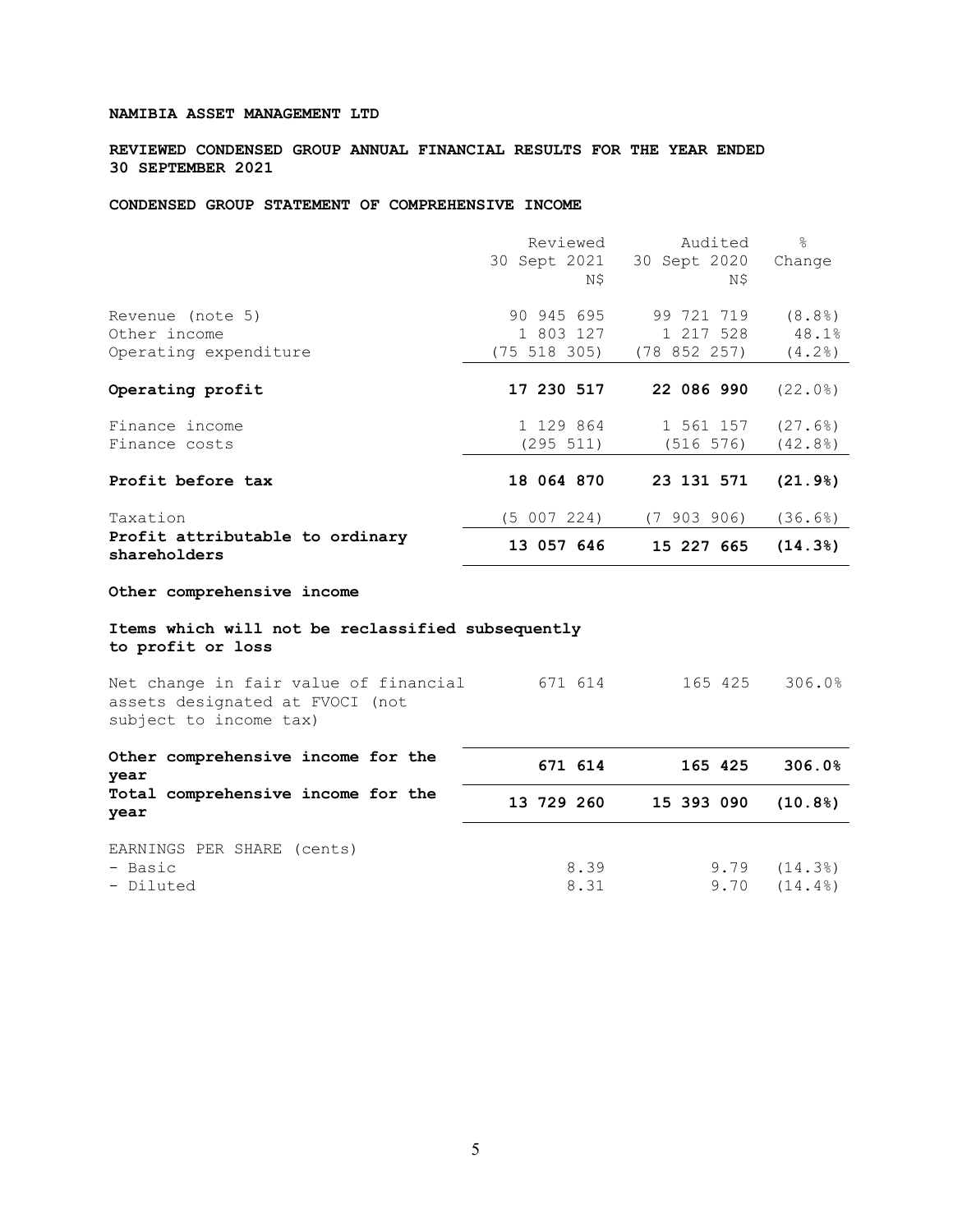REVIEWED CONDENSED GROUP ANNUAL FINANCIAL RESULTS FOR THE YEAR ENDED 30 SEPTEMBER 2021

# CONDENSED GROUP STATEMENT OF FINANCIAL POSITION

|                                                    | Reviewed        | Audited         |
|----------------------------------------------------|-----------------|-----------------|
|                                                    | 30 Sept 2021    | 30 Sept 2020    |
|                                                    | N\$             | N\$             |
| <b>ASSETS</b>                                      |                 |                 |
|                                                    |                 |                 |
| Non - current assets                               | 11 082 299      | 12 133 756      |
|                                                    |                 |                 |
| Equipment                                          | 897 626         | 1 170 080       |
| Right-of use asset                                 | 2 509 555       | 3 517 349       |
| Marketable securities - statutory investments      | 6 000 000       | 6 000 000       |
| Deferred tax                                       | 1 675 118       | 1 446 327       |
|                                                    |                 |                 |
| Current assets                                     | 71 850 281      | 74 914 678      |
| Marketable securities*                             |                 |                 |
| Additional investments at FVOCI                    | 2 810 769       | 2 133 080       |
| Additional investments at FVTPL<br>$\sim$          | 8 396 531       | 6 905 804       |
| Trade and other receivables                        | 32 184 786      | 29 423 106      |
| Current tax asset                                  | 904 694         | 439 226         |
| Cash and cash equivalents                          | 27 553 501      | 36 013 462      |
|                                                    |                 |                 |
| TOTAL ASSETS                                       | 82 932 580      | 87 048 434      |
|                                                    |                 |                 |
| EQUITY AND LIABILITIES                             |                 |                 |
|                                                    |                 |                 |
| TOTAL EQUITY ATTRIBUTABLE TO ORDINARY SHAREHOLDERS | 31 682 271      | 31 420 102      |
|                                                    |                 |                 |
| Issued capital                                     | 1 557 042       | 1 554 792       |
| Share premium                                      | 2 251 860       | 2 251 860       |
| Reserve for own shares                             | $(9\;355\;013)$ | $(9\;310\;500)$ |
| Share based payment reserve                        | 2 395 701       | 3 149 875       |
| Fair value reserve                                 | 2 804 694       | 2 133 080       |
| Retained earnings                                  | 32 027 987      | 31 640 995      |
|                                                    |                 |                 |
| Non-current liabilities                            | 1 982 278       | 5 388 151       |
| Leased liability                                   | 1 982 278       | 3 003 206       |
| Interest-bearing liabilities                       |                 | 2 384 945       |
|                                                    |                 |                 |
| Current liabilities                                | 49 268 031      | 50 240 181      |
|                                                    |                 |                 |
| Shareholders for dividends                         | 415 730         | 340 151         |
| Lease liability - current portion                  | 784 940         | 730 895         |
| VAT payable                                        | 2 322 081       |                 |
| Trade and other payables                           | 45 350 956      | 49 169 135      |
| Interest-bearing liabilities                       | 394 324         |                 |
|                                                    |                 |                 |
| TOTAL EQUITY AND LIABILITIES                       | 82 932 580      | 87 048 434      |

\* Comparative amounts have been reclassified for improved disclosure purposes. Marketable securities held at FVOCI (Fair Value through Other Comprehensive Income) and FVTPL (Fair Value through Profit or Loss) have now been shown separately.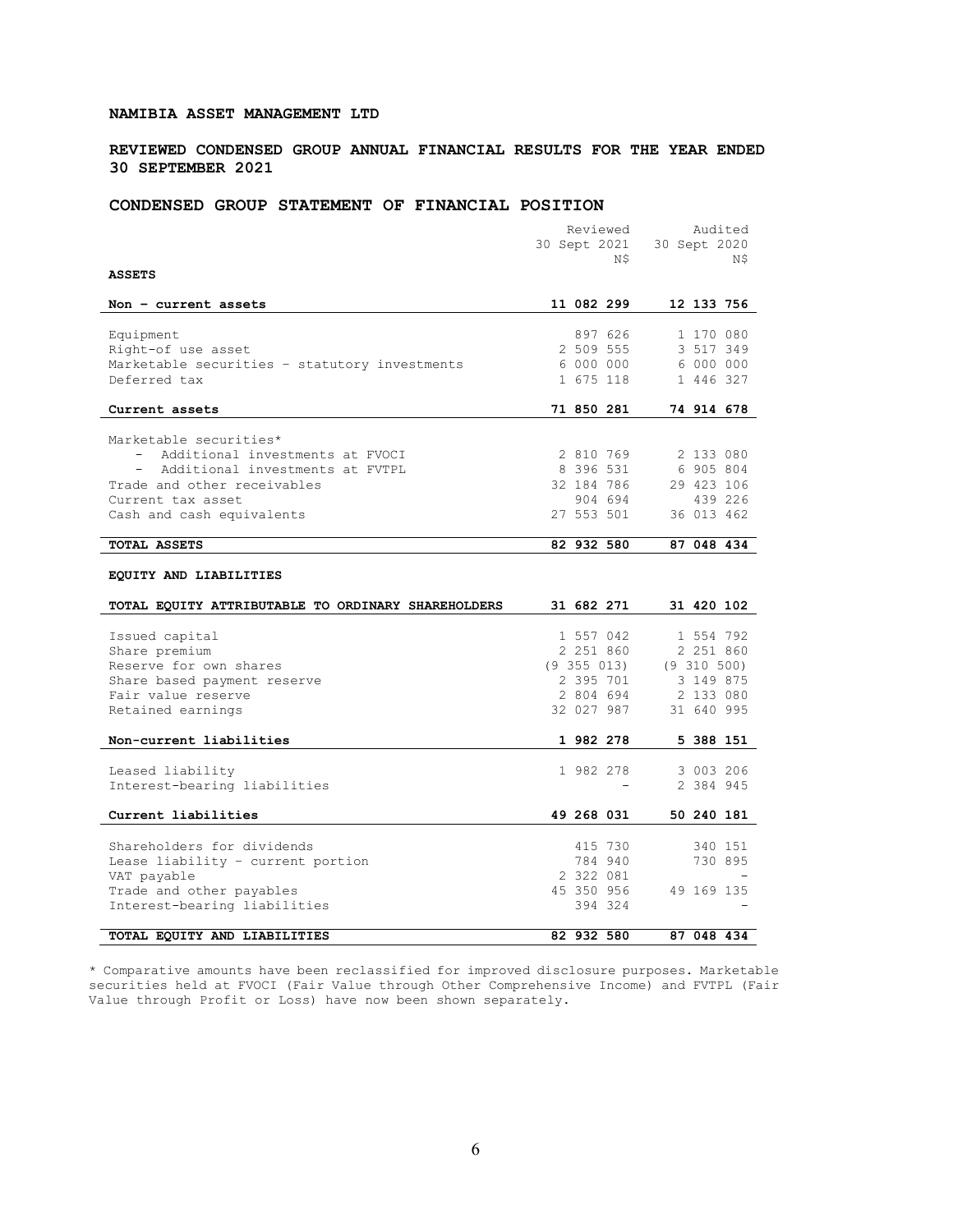## REVIEWED CONDENSED GROUP ANNUAL FINANCIAL RESULTS FOR THE YEAR ENDED 30 SEPTEMBER 2021

# CONDENSED GROUP STATEMENT OF CHANGES IN EQUITY

|                                                  | Ordinary<br>share        | Share                    | Retained                 | Share based<br>payment   | Reserve<br>for own                         | Fair<br>value            |                          |
|--------------------------------------------------|--------------------------|--------------------------|--------------------------|--------------------------|--------------------------------------------|--------------------------|--------------------------|
|                                                  | capital                  | premium                  | earnings                 | reserve                  | Shares<br>(note 6)                         | reserve                  | Total                    |
|                                                  | N\$                      | N\$                      | N\$                      | N\$                      | N\$                                        | N\$                      | N\$                      |
| Balance as at 30<br>September 2019               | 1 542 292                | 2 251 860                | 32 806 973               | 3 788 704                | (9 579 250)                                | 1 967 655                | 32 778 234               |
| Comprehensive income<br>for the year             | ۳                        |                          | 15 227 665               | ۳                        | $\overline{\phantom{a}}$                   | 165 425                  | 15 393 090               |
| Profit for the year                              |                          | $\overline{a}$           | 15 227 665               | $\overline{\phantom{0}}$ |                                            |                          | 15 227 665               |
| Other comprehensive<br>income for the year       |                          |                          | $\overline{\phantom{0}}$ |                          | $\overline{\phantom{0}}$                   | 165 425                  | 165 425                  |
| Transactions with                                |                          |                          |                          |                          |                                            |                          |                          |
| owners recorded                                  | 12 500                   |                          | $(16\ 393\ 643)$         | (638 829)                | 268 750                                    |                          | $(16\ 751\ 222)$         |
| directly to equity                               |                          |                          |                          |                          |                                            |                          |                          |
| Share based payments                             | $\overline{\phantom{a}}$ | $\equiv$                 |                          | (638829)                 | $\overline{\phantom{0}}$                   | $\overline{\phantom{a}}$ | (638829)                 |
| Dividends declared<br>to equity holders          | $\overline{\phantom{a}}$ | $\overline{\phantom{a}}$ | (16 393 643)             |                          |                                            | $\qquad \qquad -$        | $(16\ 393\ 643)$         |
| Staff options<br>exercised                       | 12 500                   |                          |                          |                          | 268 750                                    |                          | 281 250                  |
| Balance as at 30                                 |                          |                          |                          |                          |                                            |                          |                          |
| September 2020                                   | 1 554 792                | 2 251 860                | 31 640 995               | 3 149 875                | (9 310 500)                                | 2 133 080                | 31 420 102               |
| (audited)<br>Comprehensive income                |                          |                          |                          |                          |                                            |                          |                          |
| for the year                                     |                          |                          | 13 057 646               |                          |                                            | 671 614                  | 13 729 260               |
| Profit for the year                              | $\equiv$                 |                          | 13 057 646               |                          |                                            |                          | 13 057 646               |
| Other comprehensive                              |                          |                          |                          |                          |                                            |                          | 671 614                  |
| income for the year                              |                          |                          |                          |                          |                                            | 671 614                  |                          |
| Transactions with                                |                          |                          |                          |                          |                                            |                          |                          |
| owners recorded                                  | 2 250                    |                          | (12 670 654)             | (754 174)                | (44 513)                                   | -                        | (13 467 091)             |
| directly to equity                               | $\overline{\phantom{0}}$ |                          |                          | 178 992                  |                                            |                          |                          |
| Share based payments<br>Cash settled options     | $\overline{a}$           |                          | $\overline{\phantom{0}}$ | (1 664 000)              | $\overline{\phantom{0}}$<br>$\overline{a}$ | $\overline{\phantom{a}}$ | 178 992<br>(1, 664, 000) |
| Transfer between<br>equity accounts*             |                          |                          | (730834)                 | 730 834                  |                                            |                          |                          |
| Dividends declared<br>to equity holders          |                          |                          | (11 939 820)             |                          |                                            | $\overline{\phantom{0}}$ | (11 939 820)             |
| Acquisition of NAM<br>shares by the Orban        | (2 275)                  |                          |                          |                          | (141 800)                                  |                          | (144 075)                |
| Street Trust<br>Share options<br>exercised       | 4 525                    |                          |                          |                          | 97 287                                     |                          | 101 812                  |
| Balance as at 30<br>September 2021<br>(reviewed) | 1 557 042                | 2 251 860                | 32 027 987               | 2 395 701                | $(9\;355\;013)$                            | 2 804 694                | 31 682 271               |

\*This equity transfer relates to the equity share based payment which was accrued for during the period and is to be settled in cash after year-end. The portion being transferred from retained earnings is the difference between the fair value of the equity option at settlement date and carrying amount of the vested equity option which was measured using grant date fair value.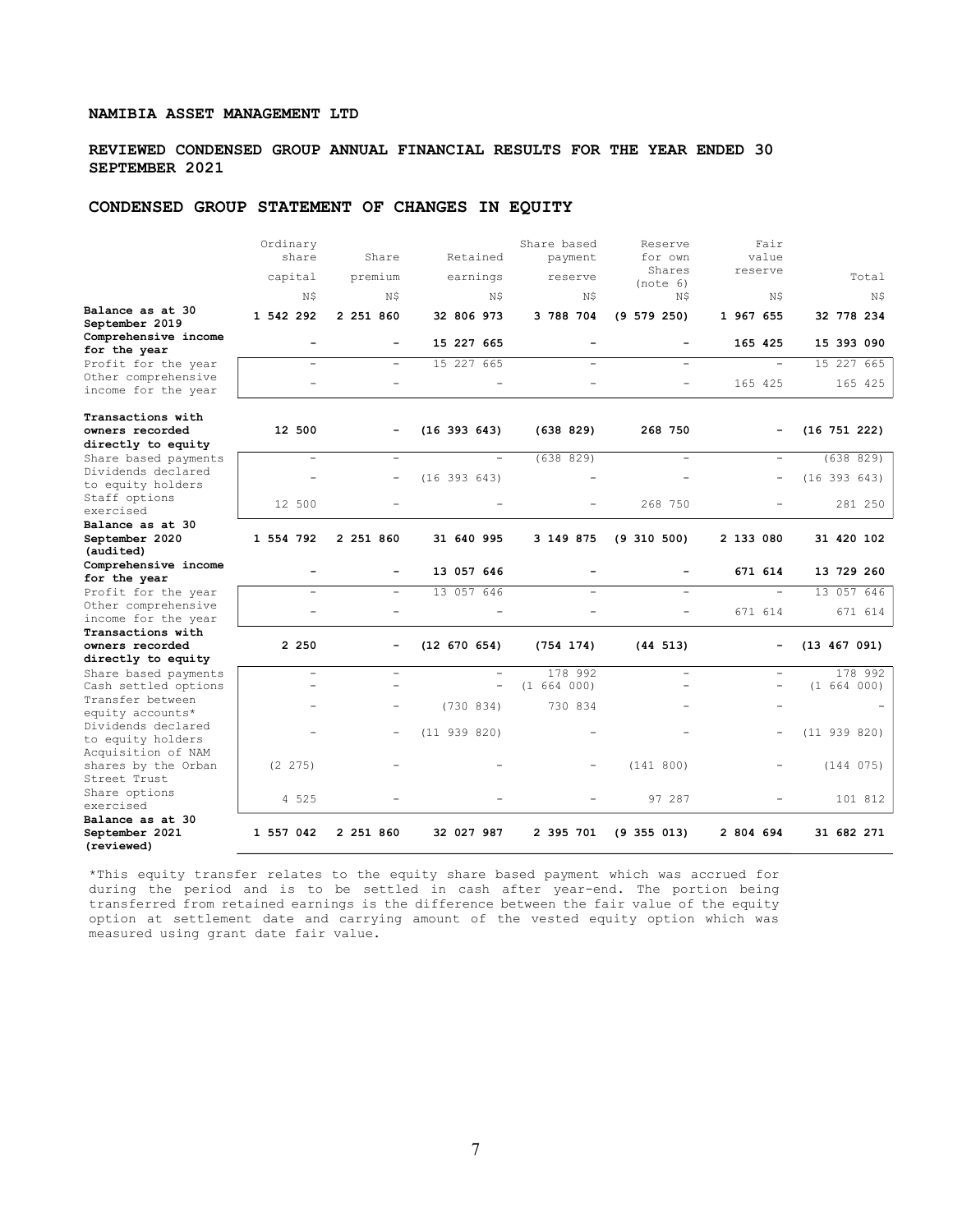REVIEWED CONDENSED GROUP ANNUAL FINANCIAL RESULTS FOR THE YEAR ENDED 30 SEPTEMBER 2021

CONDENSED GROUP STATEMENT OF CASH FLOWS

|                                                                        | Reviewed            | Audited             |
|------------------------------------------------------------------------|---------------------|---------------------|
|                                                                        | 30 Sept 2021<br>N\$ | 30 Sept 2020<br>N\$ |
| Cash flows from operating activities                                   |                     |                     |
| Cash generated by operations                                           | 11 778 613          | 31 601 241          |
| Finance income                                                         | 1 048 108           | 1 768 620           |
| Taxation paid                                                          | $(5\ 701\ 482)$     | (7 189 397)         |
| Dividends paid                                                         | (11 864 237)        | (16 306 931)        |
| cash<br>(used)/generated<br><b>Net</b><br>from<br>operating activities | (4738998)           | 9 873 533           |
| Cash flow from investing activities                                    |                     |                     |
| Acquisitions of equipment to maintain<br>operations                    | $(72 \t231)$        | (146 133)           |
| Marketable securities (investments)                                    | $(1\ \ 978\ \ 503)$ | (3 090 404)         |
| Marketable securities disinvestments                                   | 1 447 278           | 1 040 288           |
| Net cash used from investing activities                                | (603 456)           | (2 196 249)         |
| Cash flows from financing activities                                   |                     |                     |
| Proceeds<br>from<br>staff<br>share options<br>exercised                | 101 812             | 281 250             |
| Acquisition of staff shares                                            | (144 075)           |                     |
| Repayment<br>interest-bearing<br>оf                                    |                     |                     |
| liabilities                                                            | (1884580)           | (2 072 409)         |
| Interest paid on interest-bearing                                      |                     |                     |
| liabilities                                                            | (142 014)           | (364 462)           |
| Repayment of lease liability                                           | (795 032)           | (662 585)           |
| Interest paid on lease liability                                       | (253 618)           | (334 465)           |
| Net cash used from financing activities                                | (3 117 507)         | (3 152 671)         |
|                                                                        |                     |                     |
| (Decrease)/increase in cash and cash                                   | (8459961)           | 4 524 613           |
| equivalents                                                            |                     |                     |
| cash equivalents<br>the<br>Cash and<br>at                              | 36 013 462          | 31 488 849          |
| beginning of the year                                                  |                     |                     |
| Cash and cash equivalents at the end of<br>the year                    | 27 553 501          | 36 013 462          |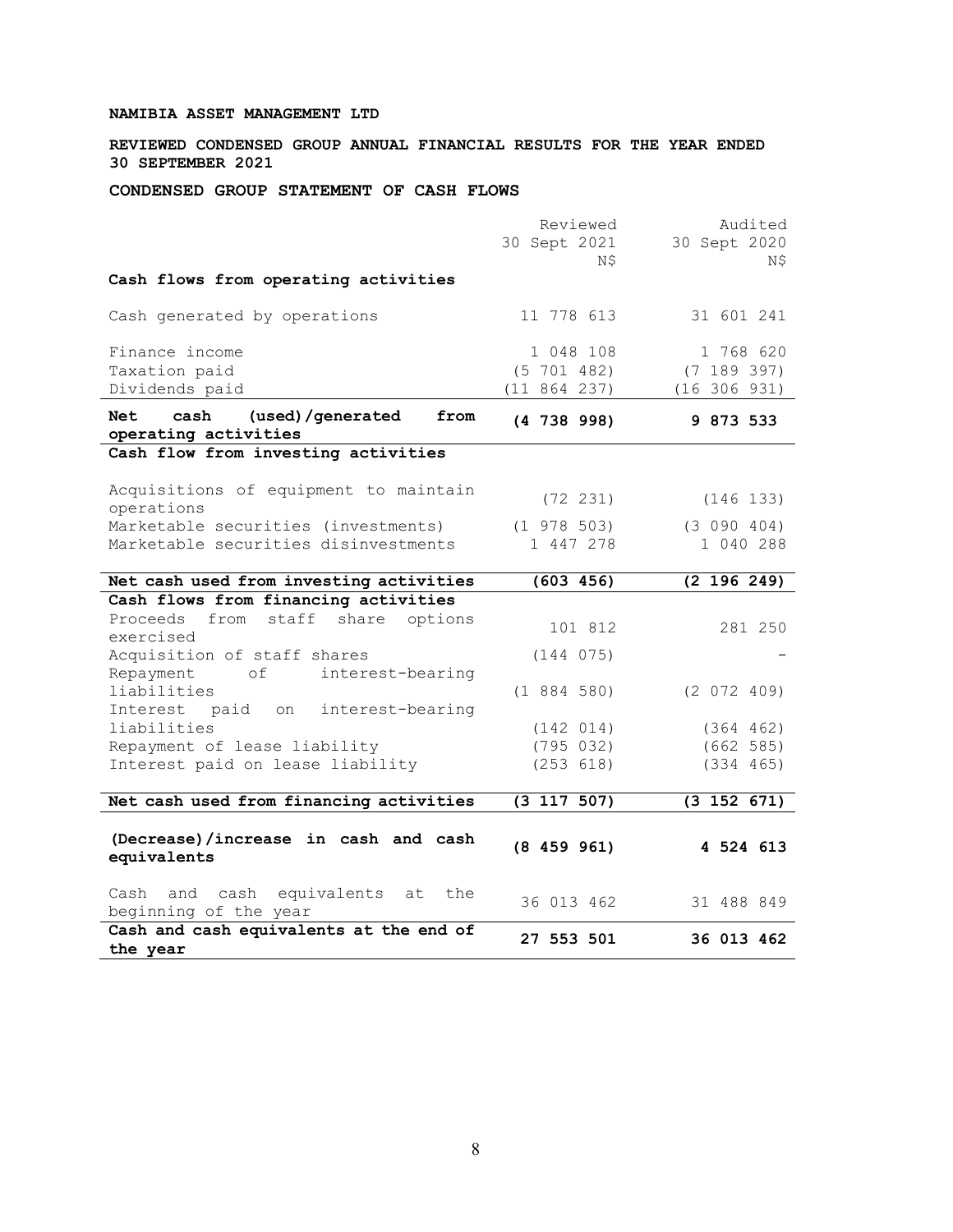#### 1. Reporting entity

Namibia Asset Management Ltd (the "Company") is a Company incorporated in Namibia. The condensed Group financial statements for the year ended 30 September 2021 comprise the Company and its subsidiaries (together referred to as the "Group").

## 2. Statement of compliance

These condensed Group financial statements have been prepared using the framework principles, the recognition and measurement principles of the International Financial Reporting Standards (IFRS) and contain the presentation and disclosures required by IAS 34, Interim Financial Reporting and in the manner required by the Namibian Companies Act 28 of 2004. These condensed Group financial statements have not been audited but have been independently reviewed by the Group's external auditors.

The Group has only one operating segment and thus no segmental reporting has been provided.

These condensed Group annual financial statements were approved by the Board of Directors on 12 November 2021.

### 3. Significant accounting policies

The accounting policies applied by the Group in these condensed Group financial statements are the same as those applied by the Group in its full Group financial statements as at and for the year ended 30 September 2020.

No new or amended IFRS standards became effective for the year ended 30 September 2021 that impacted the Group's reported earnings, financial position or accounting policies.

### 4. Fair value disclosure

The table below analyses financial instruments carried at fair value, by valuation method. The different levels have been defined as follows:

Level 1: Quoted prices (unadjusted) in active markets for identical assets or liabilities.

Level 2: Inputs other than quoted prices included in Level 1 that are observable for the asset or liability, either directly (i.e. as closing prices) or indirectly (i.e. derived from closing prices).

Level 3: Inputs for the asset or liability that are not based on observable market data (unobservable inputs).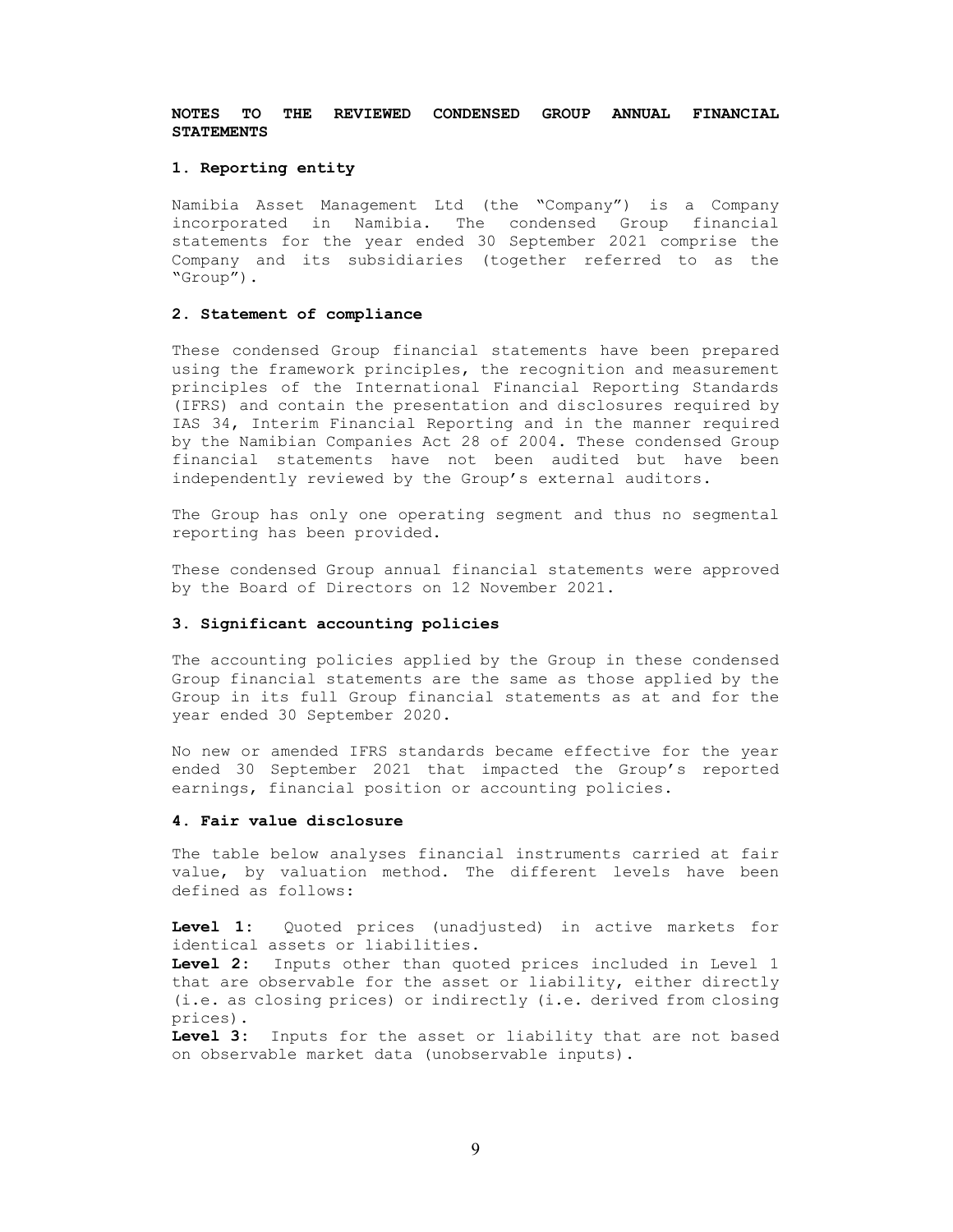| 30 September 2021 (reviewed) *                                           |           | Level 1 |           | Total |
|--------------------------------------------------------------------------|-----------|---------|-----------|-------|
|                                                                          |           | N\$     |           | N\$   |
| Financial assets designated at fair<br>value through other comprehensive |           |         |           |       |
| income:                                                                  |           |         |           |       |
| - Marketable securities - statutory<br>investments                       | 6000000   |         | 6000000   |       |
| - Marketable securities - additional<br>investments                      | 2 810 769 |         | 2 810 769 |       |
| Financial assets designated at fair                                      |           |         |           |       |
| value through profit or loss:                                            |           |         |           |       |
| - Marketable securities - additional<br>investments                      | 8 396 531 |         | 8 396 531 |       |
|                                                                          | 207300    |         | 17 207    | -300  |

| 30 September 2020 (audited)                                                         | <b>Level</b> 1 |           |           | Total |
|-------------------------------------------------------------------------------------|----------------|-----------|-----------|-------|
|                                                                                     |                | N\$       |           | N\$   |
| Financial assets designated at fair<br>value through other comprehensive<br>income: |                |           |           |       |
| - Marketable securities - statutory<br>investments                                  | 6000000        |           | 6 000 000 |       |
| - Marketable securities - additional<br>investments                                 |                | 2 133 080 | 2 133 080 |       |
| Financial assets designated at fair                                                 |                |           |           |       |
| value through profit or loss:                                                       |                |           |           |       |
| - Marketable securities - additional<br>investments                                 | 6 905 804      |           | 6 905 804 |       |
|                                                                                     | 15 038 884     |           | 15 038    | 884   |

\*Comparative amounts have been reclassified for improved disclosure purposes. In the comparative periods, a portion of the marketable securities held at FVOCI (September 2020: N\$2'810'769) was erroneously reflected as at FVTPL. This wording and disclosure have now been corrected. This disclosure did not have any impact on any other areas of the financial statement line items or any other disclosures.

Management is of the view that the carrying amount of all other assets and liabilities approximates their fair value.

There were no transfers of financial instruments between levels during the period.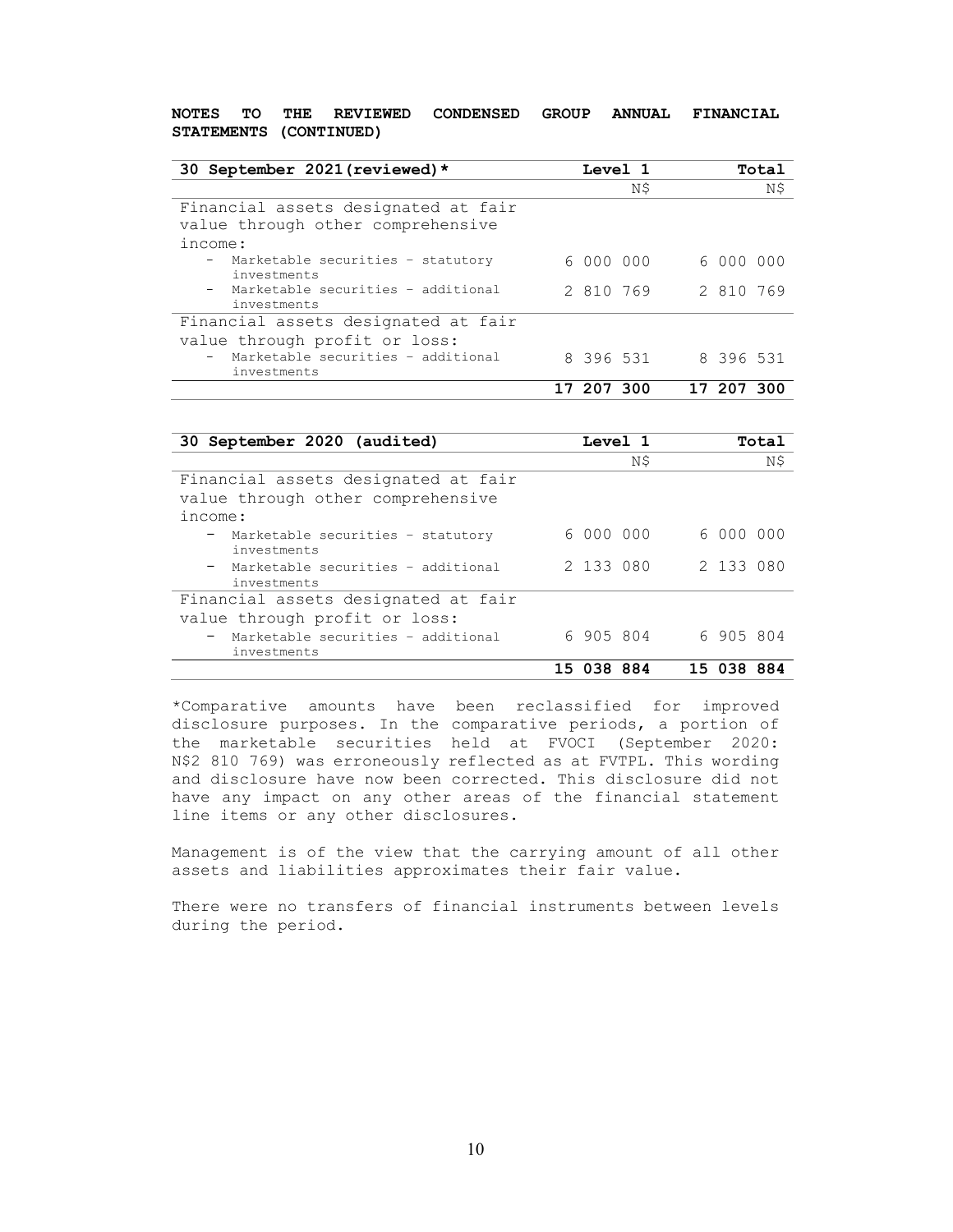#### 5. Revenue from contracts with customers

Revenue comprises:

|                      | 30 Sept 2021 | 30 Sept 2020 |
|----------------------|--------------|--------------|
|                      | (reviewed)   | (audited)    |
|                      | N\$          | N\$          |
| Segregated fund fees | 74 771 214   | 84 084 543   |
| Unit trust fund fees | 16 174 481   | 15 637 176   |
|                      | 90 945 695   | 99 721 719   |

Revenue from segregated funds includes performance fees of N\$21'588'061(2020: N\$29 322 310). All revenue from customers is earned over time as defined in IFRS 15.

# 6. Reserve for own shares

| Movement in Reserve for<br>own | No. shares  | N\$             |
|--------------------------------|-------------|-----------------|
| shares                         |             |                 |
| At 1 October 2019              | 45 770 800  | $(9\ 579\ 250)$ |
| Share options exercised        | (1 250 000) | 268 750         |
| At 30 September 2020           | 44 520 800  | $(9\;310\;500)$ |
| Acquisition of shares by the   | 227 500     | (141 800)       |
| Orban Street Trust             |             |                 |
| Share options exercised        | (452 500)   | 97 287          |
| At 30 September 2021           | 44 295 800  | $(9\;355\;013)$ |

NAM has two share option schemes under which options to subscribe for NAM shares have been granted to employees as part of the long-term incentive scheme.

### 7. Related party transactions

No new significant related party transactions arose during the current period which differ in nature to those disclosed in the Group's annual financial statements for the year ended 30 September 2020.

## 8. Events subsequent to the reporting date

The directors are not aware of any material events, occurring between 30 September 2021 and the authorisation date of the announcement that would have an impact on these results.

The COVID-19 impact appears to continue unabated creating ongoing uncertainty in financial markets. This is of particular significance to the financial results of the Group since fee revenues, and related variable costs, are underpinned by the market valuation of AuM. There is no certainty regarding future movements in the financial markets, and the full economic impact of the pandemic is unknown at this stage.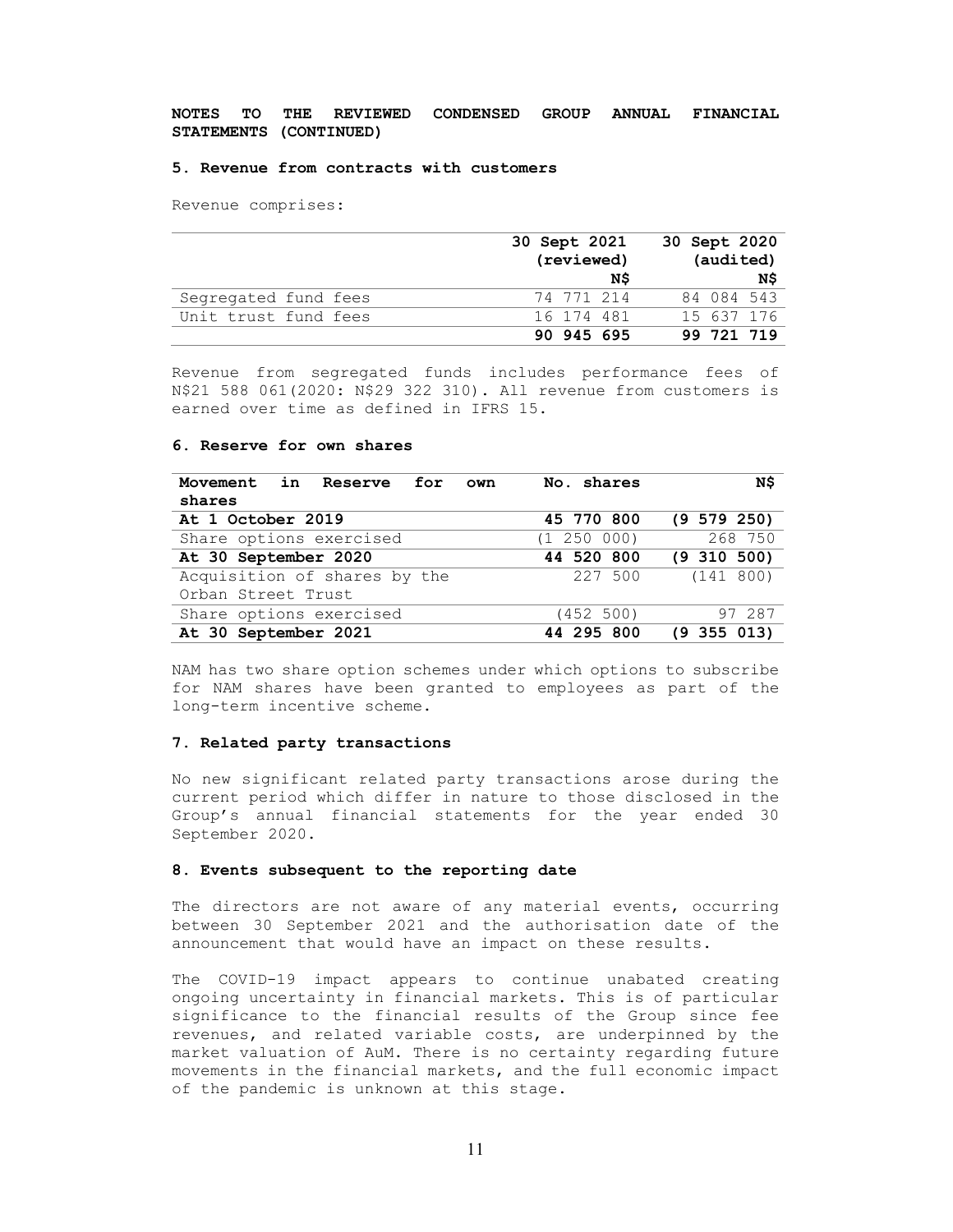We have performed various scenario and sensitivity analyses, and coupled with our business continuity plans, the directors remain confident that the Group will continue to deliver on its core strategy. We believe that the actions we take now will bode well for NAM in the future and we continue to look through the market noise to identify those opportunities that will deliver alpha through the cycle.

# 9. Earnings per share

| Earnings                                                                                     |             | Reviewed<br>30 Sept<br>2021<br>N\$ | 30 Sept     | Audited<br>2020<br>N\$ |
|----------------------------------------------------------------------------------------------|-------------|------------------------------------|-------------|------------------------|
| Earnings per share is based on                                                               |             |                                    |             |                        |
| basic earnings of:                                                                           |             | 13 057 646                         | 15 227 665  |                        |
| Headline earnings per share is<br>based on headline earnings of:                             | 13 057 646  |                                    | 15 227 665  |                        |
| Reconciliation<br>of<br>basic<br>earnings to headline earnings                               |             |                                    |             |                        |
| Basic earnings                                                                               |             | 13 057 646                         | 15 227 665  |                        |
| Headline earnings attributable                                                               |             |                                    |             |                        |
| to ordinary shareholders                                                                     |             | 13 057 646                         | 15 227 665  |                        |
| Weighted average number<br>оf<br>ordinary shares in issue<br>Diluted weighted average number |             | 155 704 200                        | 155 479 200 |                        |
| of ordinary shares in issue*                                                                 |             | 157 214 905                        | 157 038 595 |                        |
| Reconciliation of<br>statutory<br>shares in issue to diluted<br>ordinary shares in issue     |             |                                    |             |                        |
| Authorised and issued shares                                                                 |             | 200 000 000 200 000 000            |             |                        |
| Treasury shares<br>Shares held by NAM Staff                                                  |             |                                    |             |                        |
| Share Trust                                                                                  |             | $(2 067 500)$ $(2 520 000)$        |             |                        |
| - Shares held by The Orban<br>Street Trust                                                   |             | $(42 \t228 \t300)$                 |             | (42 000 800)           |
| Weighted average number of                                                                   |             |                                    |             |                        |
| shares in issue**<br>Effect of share options                                                 | 155 704 200 |                                    | 155 479 200 |                        |
| outstanding                                                                                  | 1 510 705   |                                    | 1 559 395   |                        |
| Diluted ordinary shares in                                                                   |             |                                    |             |                        |
| issue                                                                                        | 157 214 905 |                                    | 157 038 595 |                        |